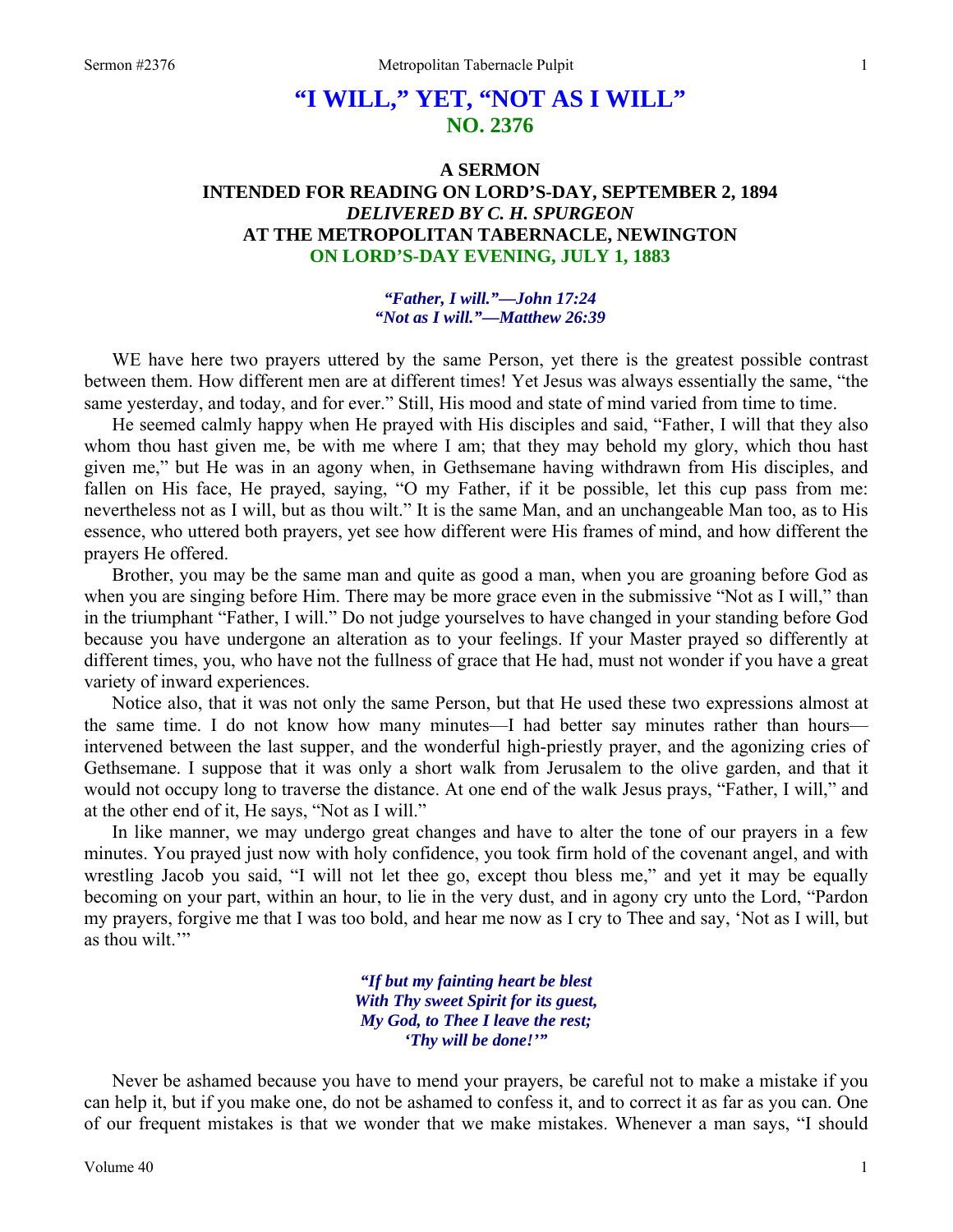never have thought that I could have done such a foolish thing as that," it shows that he does not really know himself, for had he known himself, he would rather have wondered that he did not do worse, and he would have marveled that he acted as wisely as he did. Only the grace of God can teach us how to run our prayers down the scale from the high note of "Father, hear me, for thou hast said, 'Ask what thou wilt,'" right down to the deep, deep bass of "Father, not as I will, but as thou wilt."

I must further remark that these two prayers were equally characteristic of Christ. I think that I should know my Lord by His voice in either of them. Who but the eternal Son of God may dare to say, "Father, I will"? There speaks incarnate deity, that is the sublime utterance of the well-beloved Son. And yet, who could say as He said it, "If it be possible, let this cup pass from me: nevertheless not as I will, but as thou wilt."

Perhaps you have uttered those words, dear friend, but in your case they were not concerning such a cup of woe as Christ emptied. There were but a few drops of gall in your cup. His was all bitterness, from the froth to the dregs, all bitterness, and such bitterness as, thank God, you and I can never taste! That cup He has drained to the dregs, and we shall not have to drink one drop from it, and it was of that cup that He said—and I detect the voice of the Son of God, the Son of ,an, in that brief utterance—"Not as I will, but as thou wilt."

My two texts make up a strange piece of music. Blessed are the lips that know how to express the confidence that rises to the height as far as we can go with Christ, and descends even to the deeps as far as we can go with Him in full submission to the will of God! Does anybody say that he cannot understand the contrast between these two prayers?

Dear friend, it is to be explained thus. There was a difference of position in the Suppliant on these two occasions. The first prayer, "Father, I will," is the prayer of our great High Priest with all His heavenly garments on, the blue, and purple, and fine twined linen, and the pomegranates, and the golden bells, and the breastplate with the twelve precious stones bearing the names of His chosen people. It is our great High Priest, in the glory of His majestic office and power, who says to God, "Father, I will."

The second Suppliant is not so much the Priest as the Victim. Our Lord is there seen bound to the altar, about to feel the sacrificial knife, about to be consumed with the sacrificial fire, and you hear Him as though it were a lamb bleating, and the utterance is, "Not as I will, but as thou wilt." The first petition is the language of Christ in power pleading for us, the second is the utterance of Christ made sin for us, that we might be made the righteousness of God in Him. That is the difference of position that explains the contrast in the prayers.

Let me tell you also that there is a difference in the subject of His supplication which is full of instruction. In the first prayer, where our Lord says so majestically, "Father, I will," He is pleading for His people, He is praying for what He knows to be the Father's will, He is officiating there before God as the very mouthpiece of God, and speaking of something about which He is perfectly clear and certain.

When you are praying for God's people, you may pray very boldly. When you are pleading for God's cause, you may speak very positively. When you know you are asking what is definitely promised in the Scriptures as part of the covenant ordered in all things and sure, you may ask without hesitation, as our Lord did.

But in the second case, Jesus was praying for Himself, "If it be possible, let this cup pass from me." He was praying about a matter, concerning which He did not, as man, know the Father's will, for He says, "If it be possible." There is an "if" in it, "If it be possible, let this cup pass from me." Whenever you go upstairs in an agony of distress and begin to pray about yourself, and about a possible escape from suffering, always say, under such circumstances, "Nevertheless not as I will, but as thou wilt." It may be given you sometimes to pray very boldly even in such a case as that, but if it is not given you, take care that you do not presume.

I may pray for healing for my body, but not with such confidence as I pray for the prosperity of Zion and the glory of God. That which has to do with myself I may ask as a child of God asks of his Father,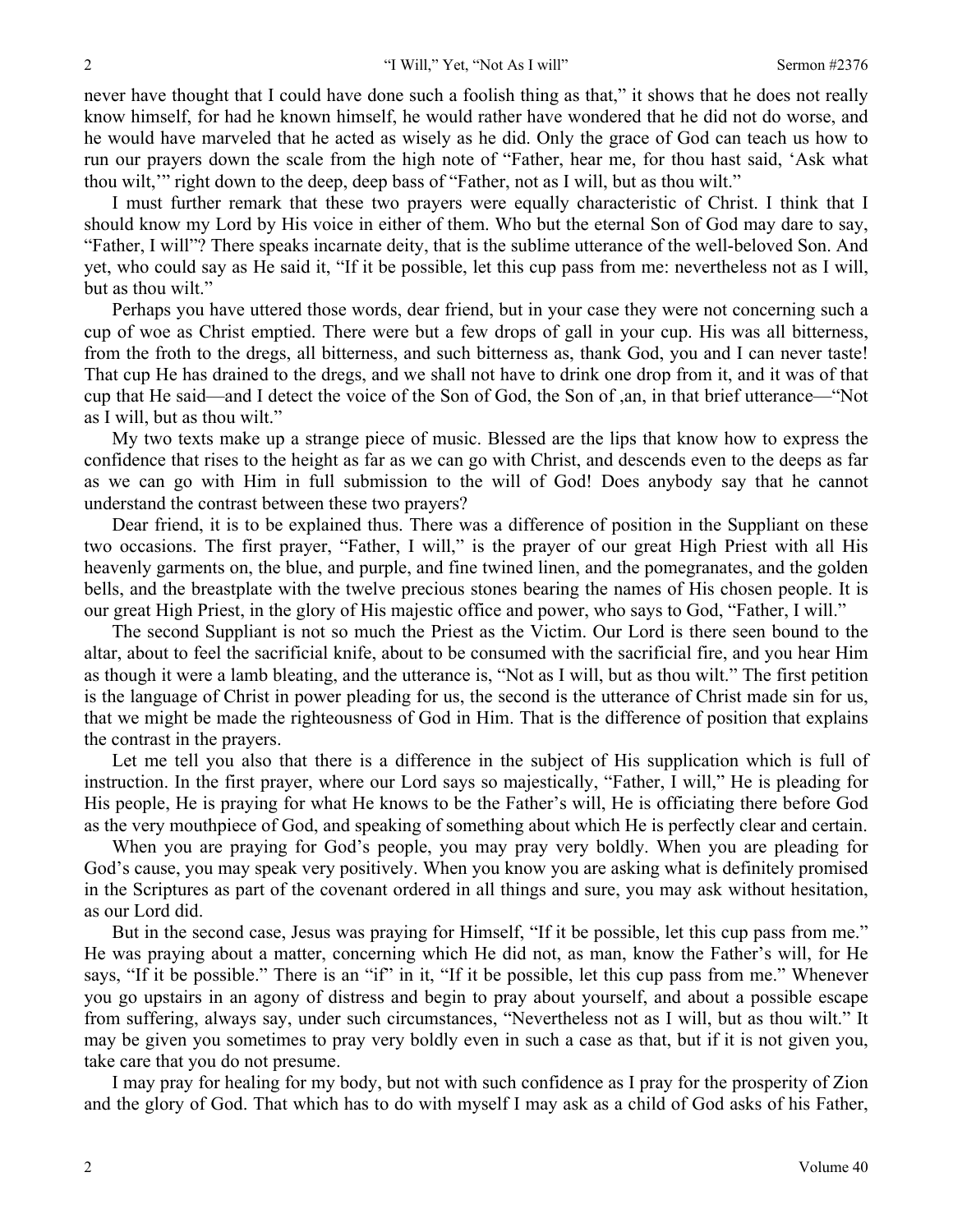but I must ask submissively, leaving the decision wholly in His hands, feeling that, because it is for myself rather than for Him, I must say, "Nevertheless not as I will, but as thou wilt."

I think that there is a plain lesson here for Christians to take heed that, while they are very confident on one subject for which they pray, they are equally submissive on another, for there is a heavenly blending in the Christian character, as there was in Christ's character, a firm confidence and yet an absolute yielding to the will of God, let that will be what it may.

> *"Lord, my times are in Thy hand; All my sanguine hopes have plann'd To Thy wisdom I resign, And would make Thy purpose mine."*

Now all this while, you may say that I have only been going round the text. Very well, but sometimes, there is a good deal of instruction to be picked up round a text. The manna fell round about the camp of Israel, perhaps there is some manna round about this text. May the Lord help every one of us to gather his portion!

I want you now for a few minutes, to view this great Suppliant in the two moods in which He prayed, "Father, I will" and "Not as I will," and then to combine the two. We will first view *Jesus in the power of His intercession,* next, we will talk of *Jesus in the power of His submission,* and in the third place, we will try to *combine the two prayers,* "I will," yet "Not as I will."

**I.** First, let us view Jesus IN THE POWER OF HIS INTERCESSION, saying, "Father, I will."

Where did He derive that power? Who enabled Him thus to speak with God and say, "Father, I will?" First, *Jesus prayed in the power of His Sonship.* Sons may say to a father what strangers may not dare to say, and such a Son as Jesus was—so near to His Father's heart, one who could say, "The Father hath not left me alone; for I do always those things that please Him," one of whom the Father had said, "This is my beloved Son, in whom I am well pleased"—well might He have power with God so as to be able to say, "Father, I will."

Next, He derived this power from *the Father's eternal love to Him*. Did you notice how, in the very verse from which our text is taken, Jesus says to His Father, "Thou lovedst me before the foundation of the world"? We cannot conceive what the love of the Father is to Christ Jesus His Son. Remember, they are one in essence. God is one—Father, Son, and Holy Spirit, and as the incarnate God, Christ is unspeakably dear to the Father's heart. There is nothing about Him of which the Father disapproves, there is nothing lacking in Him which the Father would desire to see there. He is God's ideal of Himself, "In him dwelleth all the fullness of the Godhead bodily." Well may one who is the subject of His Father's eternal love be able to say, "Father, I will."

But *our Lord Jesus also based this prayer upon His finished work.* I grant you that He had not yet actually died, but in the certain prospect of His doing so, He had said to His Father, "I have glorified thee on the earth: I have finished the work which thou gavest me to do." Now, He has actually finished it, He has been able, in the fullest sense to say, "It is finished," and He has gone up to take His place in glory at His Father's side.

You remember the argument with which Paul begins his epistle to the Hebrews, "God, who at sundry times and in divers manners spake in time past unto the fathers by the prophets, hath in these last days spoken unto us by his Son, whom he hath appointed heir of all things, by whom also he made the worlds; who being the brightness of his glory, and the express image of his person and upholding all things by the word of his power, when he had by himself purged our sins, sat down on the right hand of the Majesty on high; being made so much better than the angels, as he hath by inheritance obtained a more excellent name than they. For unto which of the angels said he at any time, Thou art my Son, this day have I begotten thee? And again, I will be to him a Father, and he shall be to me a Son?"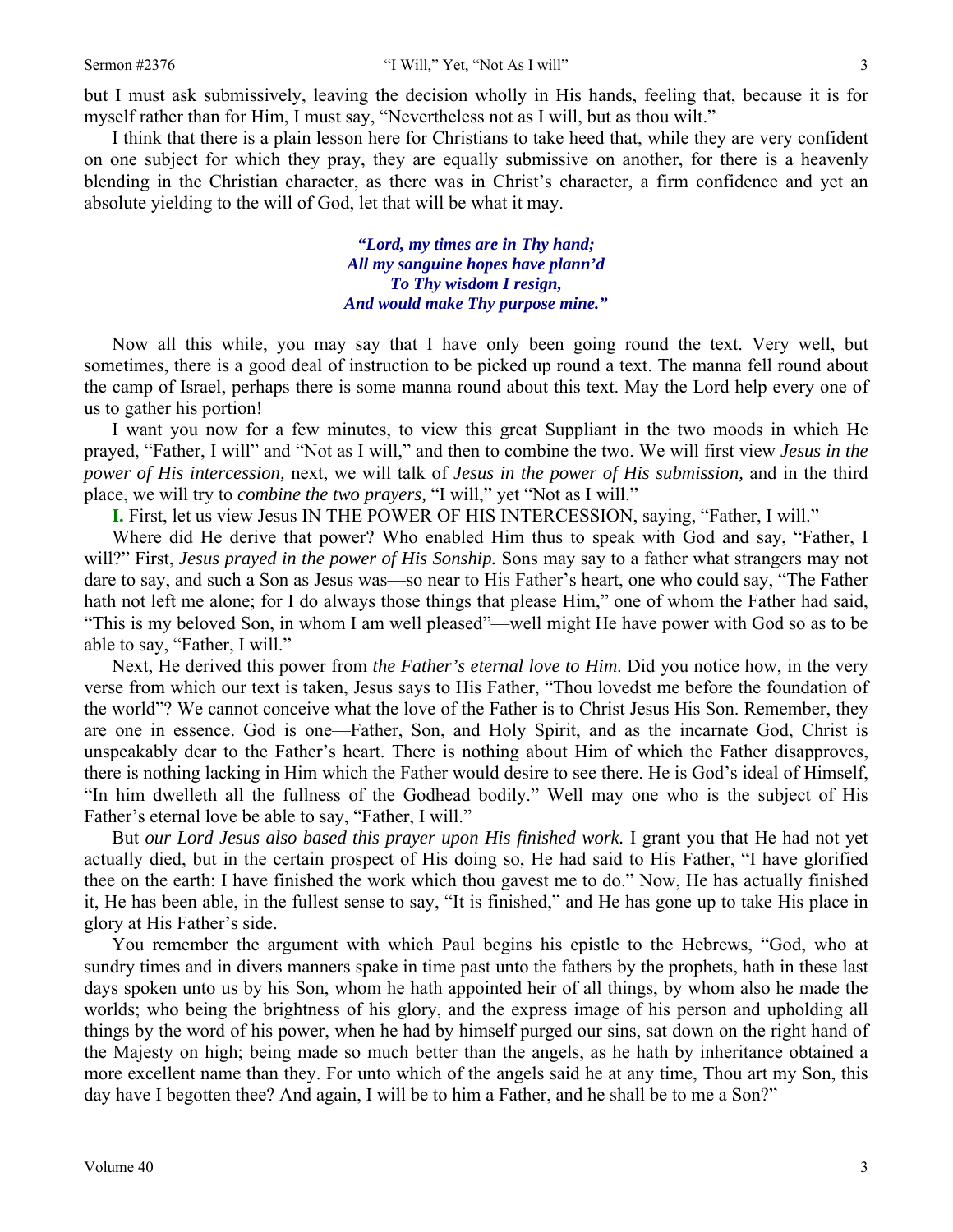When the Father looks at Christ, He sees in Him atonement accomplished, satisfaction presented, sin annihilated, the elect redeemed, the covenant ratified, the everlasting purpose settled on eternal foundations. O beloved, since Christ has magnified God's law and made it honorable, and since He has poured out His soul unto death, He may well possess the power to say, "Father, I will."

Remember too, that *Jesus still possesses this power,* and possesses it for you and for me. O my dear hearers, you may well go to Christ and accept Him as your Mediator and Intercessor, since all this power to say, "Father, I will," is laid up in Him on purpose for poor believing sinners, who come and take Him to be their Savior!

You say that you cannot pray. Well, He can, ask Him to plead for you, and I thank God that sometimes, when we do not ask Him to plead for us, He does it all the same, as He did for Peter when Satan had desired to have him, but Christ had prayed for him. Peter did not know his danger, but the Savior did, and He pleaded for him at once. What a blessing it is to think of Christ, clothed with divine authority and power, using it all for us! Well does Toplady sing—

> *"With cries and tears He offer'd up His humble suit below; But with authority He asks, Enthroned in glory now.*

*"For all that come to God by Him, Salvation He demands; Points to their names upon His breast, And spreads His wounded hands.* 

*"His covenant and sacrifice Give sanction to His claim; 'Father, I will that all My saints Be with Me where I am.'"* 

Further, *that power of Christ will land every believer in heaven.* Notice how Christ turns all His pleading with God that way, He says, "Father, I will, that they also, whom thou hast given me, be with me where I am; that they may behold my glory." The devil says that we shall never get to heaven, but we remember that declaration of Moses, "Thine enemies shall be found liars unto thee," and the archenemy will be found to be the arch-liar, for the Lord's prayer will be heard, and as He pleads that those whom the Father gave Him should be brought up to be with Him where He is, you may depend upon it that they will all arrive safely in heaven, and you, if you are among those who are given to Christ—and you may know that by your faith in Him—shall be among that blessed company.

I shall have finished with this first point when I have said this, *that power which Christ had may, in a measure, be gained by all His people*. I dare not say, and I would not say, that any one of us will ever be able to utter our Savior's words, "Father, I will," but I do say this, if you abide in Christ, and His words abide in you, you may attain to such power in prayer, that you shall ask what you will and it shall be done unto you.

This is not a promise to all of you, no, not even to all of you who are God's people, but only to those of you who live wholly unto God and serve Him with all your heart. You can, by habitual communion with God, attain to such power with the Most High that men shall say of you what they used to say of Luther, "There goes a man who can ask what he likes of God and have it." You may attain to that glorious altitude.

Oh, I would that every one of us would seek to reach this height of power and blessing! It is not the feeble Christian, it is not the worldly Christian, who has just enough grace to make him miserable, the man who has only about enough grace to keep him from being absolutely immoral, that is not the man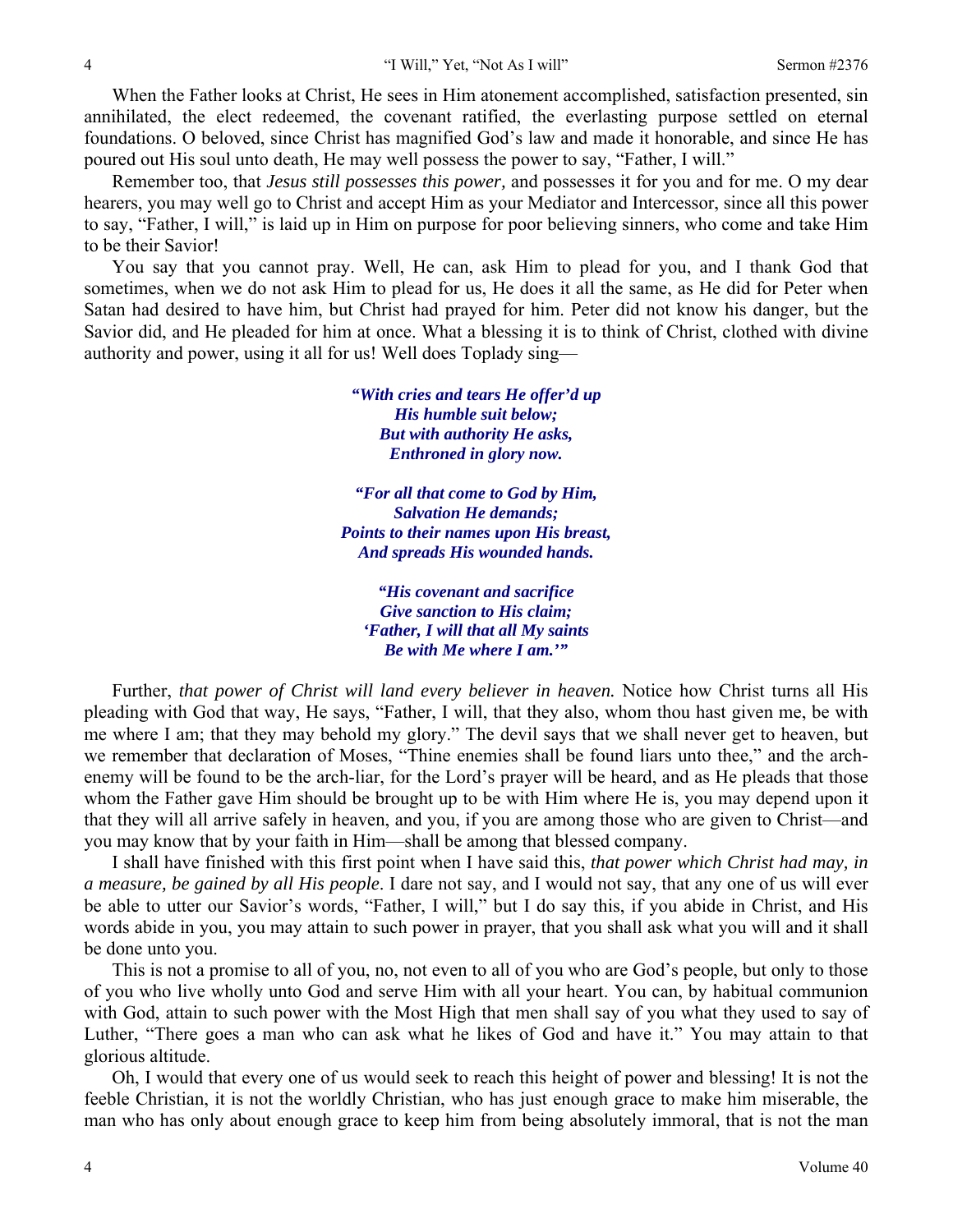who will prevail with God. You paddlers in Christianity, who scarcely wet your toes, you who never go in beyond your ankles, or your knees, God will never give you this privilege unless you go in for it. Get where the waters are deep enough to swim and plunge in. Be perfectly consecrated to God, yield your whole lives to His glory without reserve, then may you obtain something of your Master's power in prayer when He said, "Father, I will."

**II.** Now I ask you kindly to accompany me, in the second place, to notice JESUS IN THE POWER OF HIS SUBMISSION. Our second text is all submission, "Not as I will."

This utterance, "Not as I will," proved that *the shrinkings of Christ's nature from that dreadful cup were all overcome.* I do not believe that Christ was afraid to die, do you believe that? Oh, no, many of His servants have laughed at death, I am sure that He was not afraid to die. What was it then that made that cup so awfully terrible?

Jesus was to be made sin for us, He was to come under the curse for us, He was to feel the Father's wrath on account of human guilt, and His whole nature, not only His flesh, but His whole being, shrank from that fearful ordeal. It was not actual defilement that was to come upon Him, but it looked like it, and as man, He could not tell what that cup of wrath must contain.

> *"Immanuel, sunk with dreadful woe, Unfelt, unknown to all below— Except the Son of God— In agonizing pangs of soul, Drinks deep of wormwood's bitterest bowl, And sweats great drops of blood."*

After dwelling in the love of God from all eternity, He was in a few hours to bear the punishment of man's sin, yet He must bear it, and therefore He said, "Not as I will, but as thou wilt." Do you wonder that He prayed, "If it be possible, let this cup pass from me"? Is Christ to be blamed for these shrinkings of nature?

My dear friends, if it had been a pleasure to Him, and He had had no shrinkings, where would have been His holy courage? If it had not been a horrible and dreadful thing to Him, where would have been His submission, where would have been the virtue that made atonement of it? If it had been a thing that He could not, or must not, shrink from, where would have been the pain, the wormwood, and the gall of it?

The cup must be, in the nature of things, something from which He that bears it must shrink, or else it could not have been sufficient for the redemption of His people, and the vindication of the broken law of God. It was necessary then, that Christ should by such a prayer as this, prove that He had overcome all the shrinkings of His nature.

"Not as I will," is also an evidence of *Christ's complete submission to the will of His Father.* "He is brought as a lamb to the slaughter, and as a sheep before her shearers is dumb, so he openeth not his mouth." There is no resistance, no struggling, He gives Himself up completely. "There," He seems to say to the Lord, "do what Thou wilt with Me, I yield Myself absolutely to Your will." There was on Christ's part no reserve, no wish even to make any reserve, I go further, and say that *Jesus willed as God willed,* and even prayed that the will of God, from which His human nature at first shrank, might be fulfilled. "Nevertheless not as I will, but as thou wilt."

O brothers and sisters—for you both need this grace—pray God to help you to learn how to *copy your Lord in total submission!* Have you submitted to the Lord's will? Are you submitting now? Are not some of you like bullocks unaccustomed to the yoke? There is a text you know, in the one hundred and thirty-first psalm, "My soul is even as a weaned child." I have sometimes thought that for some of the Lord's children, the passage would have to be read, "My soul is even as a *weaning* child," and there are many of God's people who are very long in the weaning.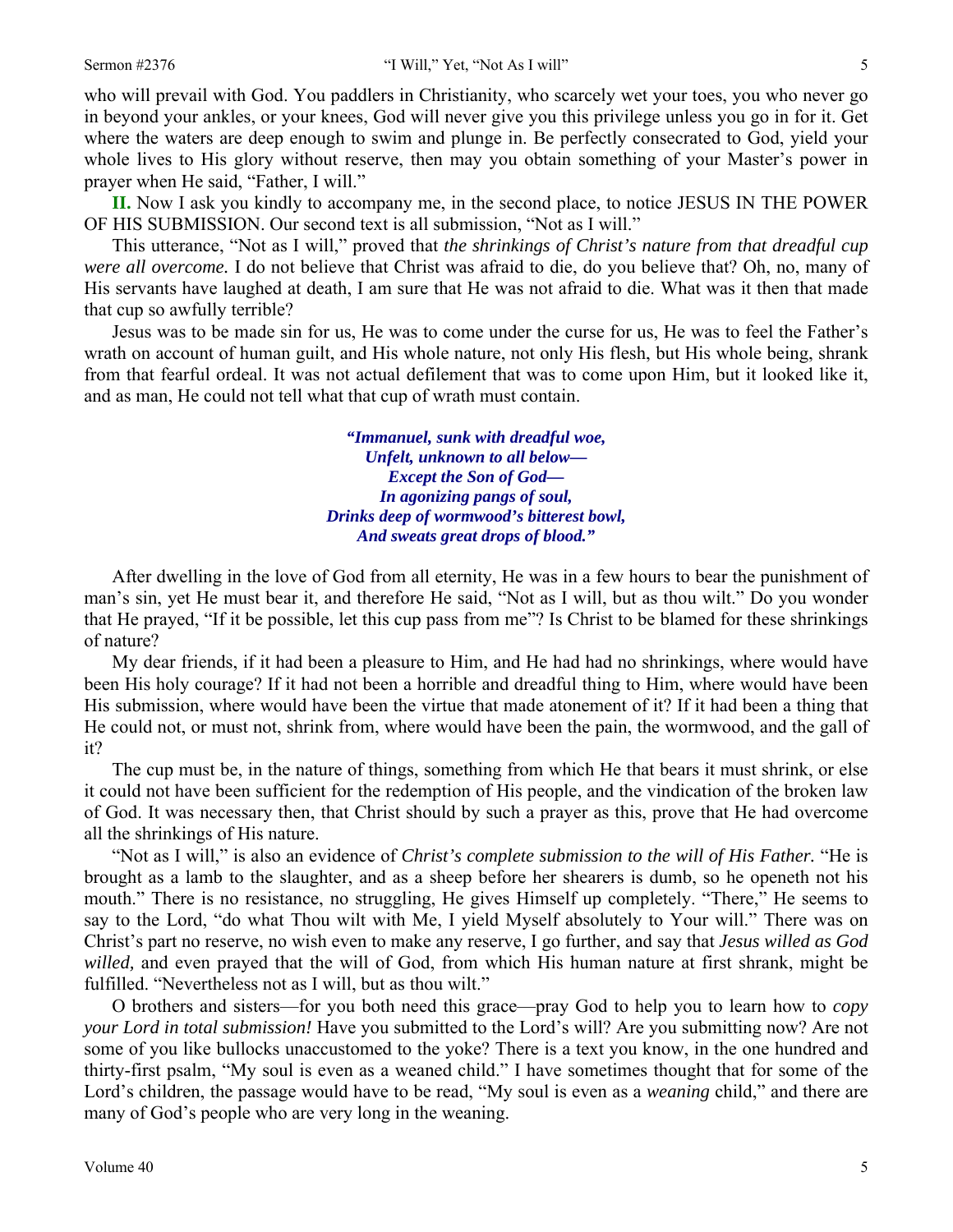You cannot get satisfaction, and quiet, and content, can you? Can you give yourself up entirely to God, that He may do whatever He likes with you? Have you some fear of a tumor, or a cancer? Is there before you the prospect of a painful and dangerous operation? Is business going badly with you, so that you will probably lose everything? Is a dear child sickening? Is the mother likely to be taken away? Will you have to lose your position and reputation if you are faithful to the Lord? Will you be exposed to cruel slanders? Will you probably be cast out of your situation if you do what is right?

Come now, whatever you dread or expect, can you give yourself up wholly to God and say, "It is the LORD, let him do what seemeth him good"? Your Lord and Master did so, He said, "Not as I will." Oh, that He might teach you this divine art of absolute resignation to the purpose and ordinance of God till you also would be able to say, "Not as I will"! Thus you will sing—

> *"I bow me to Thy will, O God, And all Thy ways adore; And every day I live I'll seek To please Thee more and more."*

**III.** I have finished my discourse when I have just twisted these two sayings together a little, so thirdly, let us COMBINE THE TWO PRAYERS, "I will," yet, "Not as I will."

First let me say, *Number One will help you very much to Number Two.* If you learn to pray with Christ, with the holy boldness that almost says, "Father, I will," you are the man who will know how to say, "Not as I will." Is it not strange that it should be so? It looks like a contradiction, but I am sure that it is not so. The man who can have his will with God is the very man who does not want his own way with God. He who may have what he likes, is the man who wishes to have what God likes.

You remember the good old woman who lay near to death, and one said to her, "Do you not expect soon to die?" She answered, "I do not know whether I shall live or die, and what is more, I have no concern which way it is." Then the friend asked, "But if you had your choice whether you should live or die, which would you choose?" She replied, "I would rather that the Lord's will should be done." "But suppose the Lord's will were to leave it entirely to you to choose whichever you liked?" "Then," she said, "I would kneel down and pray the Lord to choose for me."

And I do think that is the best way to live, not to have any choice at all, but to ask the Lord to choose for you. You can always have your way, you know, when your way is God's way. The sure way to carry out self-will is when self-will is nothing else but God's will. Oh, that the Lord would teach us this mighty power with Him in prayer! It will not be given without much close fellowship with Him. Then when we know that we can have what we will of Him, we shall be in the right state to say, "Not as I will."

The next remark that I would make is that *Number Two is needful for Number One.* That is to say, until you can say, "Not as I will," you never will be able to say, "Father, I will." I believe that one reason why people cannot prevail in prayer, is because they will not yield to God, and they cannot expect God to yield to them. God does this and that with you, and you quarrel with Him, and then you go upstairs and begin to pray. Go down on your knees and make your peace with Him first, for if you must not come to the altar till you have become reconciled unto your brother, how can you come to the throne of grace till you have given up your quarrel with God?

But some people are never at peace with God. I have heard of a good friend who lost a child, and he was wearing mourning several years afterwards. And he was always fretting about the dear child, till a Quaker said to him, "What! hast thou not forgiven God yet?" And there are some people who have not yet forgiven God for taking their loved ones. They ought always to have blessed Him, for He never takes away any but those whom He lent to us, and we should bless His name as much for taking them again as for lending them to us.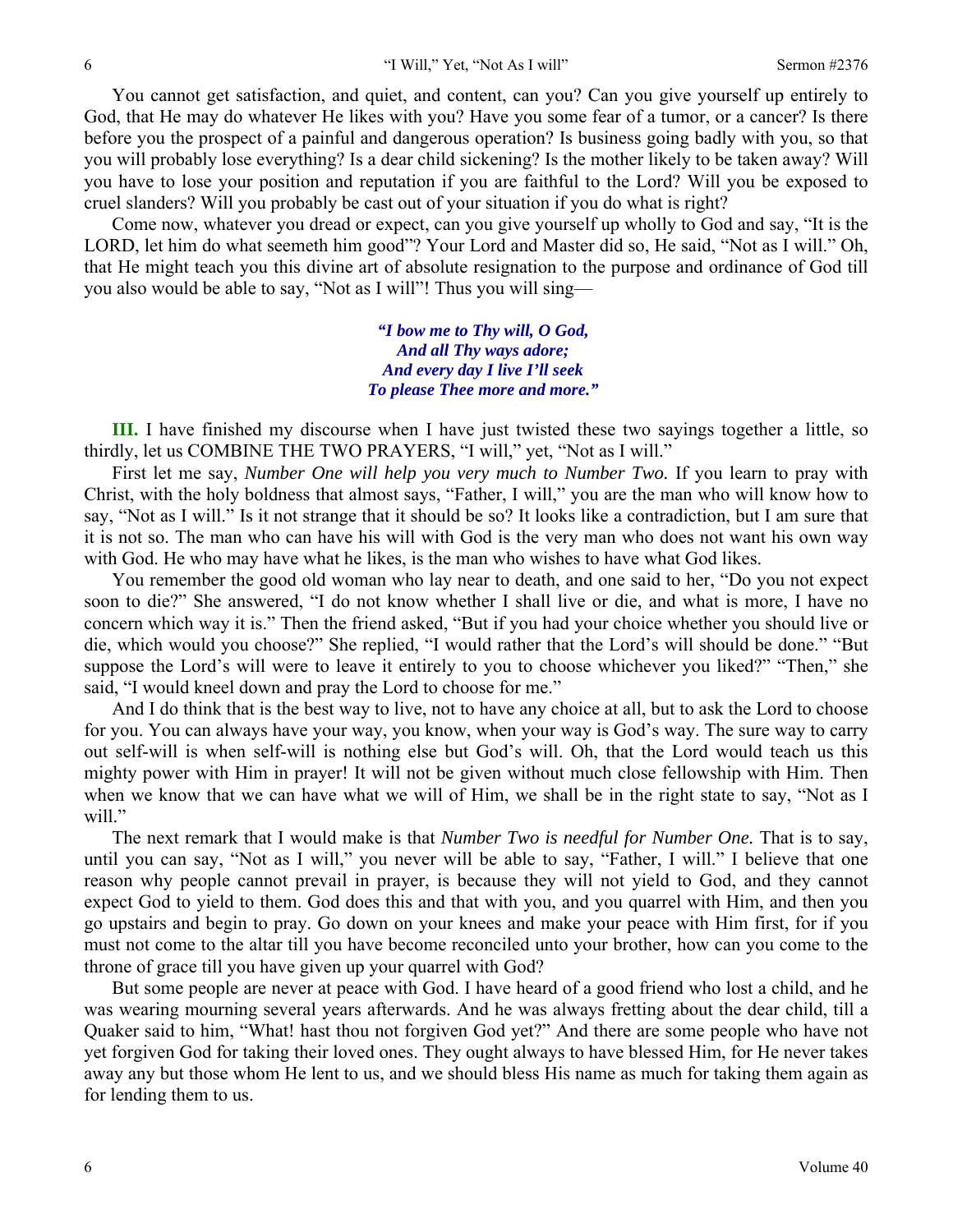Dear friends, you must submit to the will of God, or else you cannot have power with Him in prayer*.*  "Well," say you, "you will not let me have my own way at all." Certainly, I will not let you have your own way, but when you say, "There, Lord, I have no quarrel with You now, do what You will with me," then He will say, "Rise, My child, ask what you will, and I will give it thee, open your mouth wide and I will fill it."

Notice also dear friends, that *Jesus will help us to have Number One and Number Two.* He gives Himself over to us to teach us the power of prevailing prayer, but He also gives Himself over to teach us the art of blessed submission in prayer, and it is His will that these two should not be separated. "Father, I will," is Christ's word on our behalf, and "Not as I will," is equally Christ's word on our behalf. When you cannot pray either of these prayers as you would, fall back upon Christ's prayer, and claim it as your own.

Lastly, I think that *true sonship will embody both Number One and Number Two.* It is the true child of God, who knows that he is his Father's child, who says, "Father, I will." He is often very bold where another would be presumptuous. Oh, I have heard full often of somebody's prayers—I will not say who the somebody is—he seems so familiar with God in his prayer. Oh, yes, I know! You love those very stately prayers in which the bounds are set about the mount, and no man may dare to come near. You make the throne of grace to be like Sinai was of old, of which the Lord said, "Whosoever toucheth the mount shall be surely put to death: there shall not an hand touch it, but he shall surely be stoned, or shot through; whether it is beast or man, it shall not live."

"Oh, but," you say, "So-and-so is so familiar at the mercy seat!" Yes, I know, and you think that is a pity, do you not? Perhaps you are acquainted with a judge, look at him on the bench wearing his wig and robe of office, but you will not dare to speak to him there unless you address him as, "My Lord," and behave very respectfully to him. By and by he goes home, and he has a little boy there, Master Johnny. Why, the child has seized hold of his father's whiskers, there he is up on his father's back! "Why, Johnny, you are disrespectful!" "Oh, but he is my father!" says the boy, and his father says, "Yes, Johnny, that I am, and I do not want you to say, 'My Lord,' and talk to me as they do in the court."

So, there are certain liberties which God's children may take with Him, which He counts no liberties at all, but He loves so to be treated by them. He will let each one of them say, "Father, I will," because they are His children.

Then mark you, you are not God's child unless you can also say, "Father, not as I will." The true child bends before His father's will. "Yes," says he, "I would like so-and-so." His father forbids it. "Then I do not want it, and I will not touch it," or he says, "I do not like to take that medicine, but my Father says I am to take it," and he takes the cup and he drinks the whole of its contents. The true child says, "Not as I will," although, after his measure, he also says, "Father, I will."

I have only been talking to you who are the Lord's people. I hope you have learned something from this subject, I know you have if the Lord has taught you to pray after the fashion of these two prayers, as you humbly yet believingly may, copying your Lord.

But oh, what shall I say to those of you who are not the Lord's people? If you do not know how to pray at all, may the Lord teach you! If you do not yet know your needs, may the Lord instruct you! But let me tell you that if ever there shall come a time when you feel your need of a Savior, the Lord Jesus will be willing to receive you. If ever you should yearn after Him, be you sure that He is also yearning after you. Even now—

#### *"Kindled His relentings are,"*

and if you will but breathe the penitent's prayer, "God be merciful to me, a sinner," and turn your eye Christward, and crossward, there is salvation for you even now. God grant that you may have it, for Jesu's sake! Amen.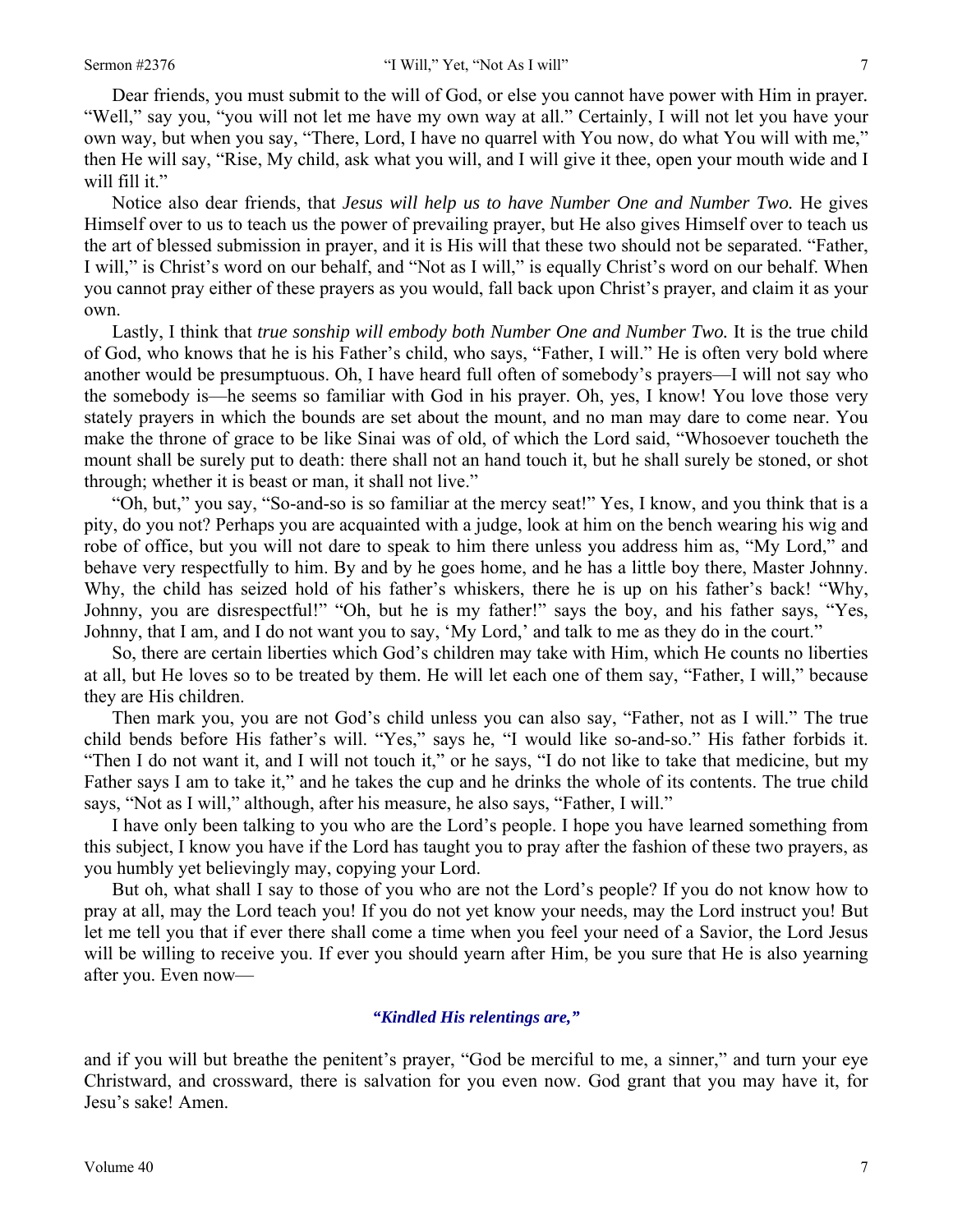#### **EXPOSITION BY C. H. SPURGEON**

### *JOHN 17:15-26 AND MATTHEW 26:36-46*

We will read this evening a portion of two prayers offered by our divine Lord and Master on that night in which He was betrayed. The first is that memorable intercessory prayer of His recorded in the seventeenth chapter of the Gospel according to John.

**John Chapter 17. Verse 15.** *I pray not that thou shouldest take them out of the world, but that thou shouldest keep them from the evil.* 

Christ did not pray that His disciples should be taken out of the world. It is very seldom that *we* ought to present such a petition. If that had been a proper prayer for us to offer, it would have been authorized by the Master.

There are times when, in great pain of body, or in deep depression of spirit, the believer, like Elijah under the juniper tree, requests of himself that he may die. If you ever do pray such a prayer, utter it very softly, for the Master does not authorize it, and that is a matter that must be left to the Lord of life and death.

Jesus says here, "I pray not that thou shouldest take them out of the world, but that thou shouldest keep them from the evil." Sin is the real evil of the world, the danger of our being entangled in worldly customs, or dropping into the evil ways of an ungodly generation. Christ does pray that we may be kept from the evil that is in the world, and we also may and must pray that the Lord will keep us from the evil by which we are surrounded, and especially from the evil one who seeks our destruction.

**16.** *They are not of the world, even as I am not of the world.* 

"They are of another race: they are swayed by other motives, they have another life, they have another destiny, 'They are not of the world.'" Is that true of you dear hearer? We are reading out of God's Book, remember. This is the description of Christ's people, does it describe you? "They are not of the world," they are not worldly, they are other-worldly, their thoughts and hearts are set upon the world to come.

#### **17.** *Sanctify them through thy truth: thy word is truth.*

What! Do they need to be sanctified? They are not of the world, and are kept from the evil in the world, do they need to be sanctified? Yes, we shall always need sanctifying until we reach our heavenly home, where sin cannot enter. Every day we need the sanctifying influence of the Holy Spirit to lead us unto holiness.

"Sanctify them through thy truth: thy word is truth." It is only the truth of God that can beget holiness, false doctrine is never the medium of sanctification. You can tell which are false doctrines, and which are the true, by our Lord's own test, "By their fruits ye shall know them." The same men who reject the old-fashioned doctrines also rebel against the old-fashioned style of living, loose living generally goes with loose doctrine.

There never was an age in which the doctrines of grace were despised but sooner or later, licentiousness prevailed. On the other hand, when we had Puritan teaching, we had also pure and holy living. This prayer is still needed for all Christ's disciples, "Sanctify them through thy truth: thy word is truth."

#### **18.** *As thou hast sent me into the world, even so have I also sent them into the world.*

This is the original Missionary Society, and the model for all others, Christ sent, missioned, of the Father, and every saint missioned of Christ. Are you carrying out your mission, O ye people of God? How dare you call yourselves by that name if you have no mission to anybody. If you are living here for yourself alone, how can you belong to Christ, who never lived a moment for Himself, but always lived wholly for others?

**19.** *And for their sakes I sanctify myself,—*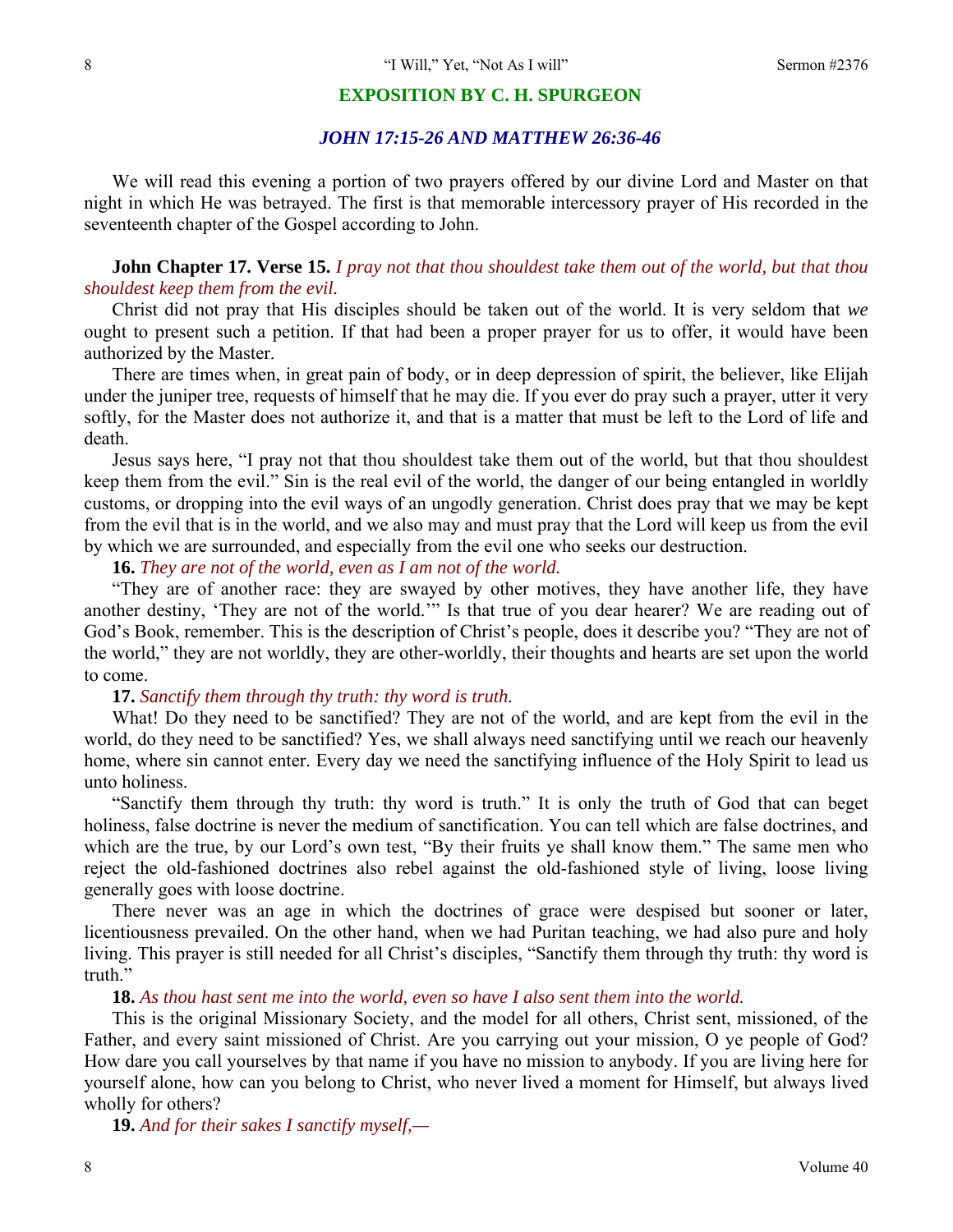"I set myself apart, as one who is consecrated, dedicated, devoted to a grand design."

**19.** *That they also might be sanctified through the truth.* 

This is our Lord's prayer for His disciples. In the ninth verse we read, "I pray for them: I pray not for the world, but for them which thou hast given me; for they are thine."

Now our Lord Jesus prays for those who are to be His people. I wonder whether there are any of them here tonight.

**20.** *Neither pray I for these alone, but for them also which shall believe on me through their word;* 

There is a great company of people who are not at present believers, but who shall yet believe on Christ through the testimony of those who are already believers on Him. O God, call out many such through our word!

**21.** *That they all may be one;* 

This is Christ's prayer for all those who shall believe on Him, that they may be converted, and brought into the one church together with those who are already there, "that they all may be one."

**21.** *As thou, Father, art in me, and I in thee, that they also may be one in us: that the world may believe that thou hast sent me.* 

Christ would have all His people joined in communion with Himself and with His Father, and when that is the case, then will men know that Christ came into the world for a definite purpose, "that the world may believe that thou hast sent me."

**22-23.** *And the glory which thou gavest me I have given them; that they may be one, even as we are one: I in them, and thou in me, that they may be made perfect in one;* 

Christ is the incarnation of God, and the church should be the incarnation of Christ. Oh, when shall this great prayer be answered?

**23-26.** *And that the world may know that thou hast sent me, and hast loved them, as thou hast loved me. Father, I will that they also, whom thou hast given me, be with me where I am; that they may behold my glory, which thou hast given me: for thou lovedst me before the foundation of the world. O righteous Father, the world hath not known thee: but I have known thee, and these have known that thou hast sent me. And I have declared unto them thy name, and will declare it: that the love wherewith thou hast loved me may be in them, and I in them.* 

A very short time after our divine Lord offered this intercessory supplication, He prayed a very different prayer, in a strangely-altered style. You will find it in the Gospel according to Matthew, chapter twenty-six.

Remember that there was a very short interval between the utterance of the majestic prayer I have been reading, and the presentation of the cries and tears of which we are now to read.

**Matthew Chapter 26. Verse 36-40.** *Then cometh Jesus with them unto a place called Gethsemane, and saith unto the disciples, Sit ye here, while I go and pray yonder. And he took with him Peter and the two sons of Zebedee, and began to be sorrowful and very heavy. Then saith he unto them, My soul is exceeding sorrowful, even unto death: tarry ye here, and watch with me. And he went a little further, and fell on his face, and prayed, saying, O my Father, if it be possible, let this cup pass from me: nevertheless not as I will, but as thou wilt. And he cometh unto the disciples, and findeth them asleep, and saith unto Peter, What, could ye not watch with me one hour?* 

He felt the need of human sympathy in that awful hour, yet He trod the winepress alone.

**41.** *Watch and pray, that ye enter not into temptation: the spirit indeed is willing, but the flesh is weak.* 

Admire the tenderness of Jesus in making this apology for His disciples. What He said about them was true, but it is not everybody who would have uttered that gentle truth at such a trying time. Dear friends, make excuses for one another whenever you can, never make them for yourselves, but often